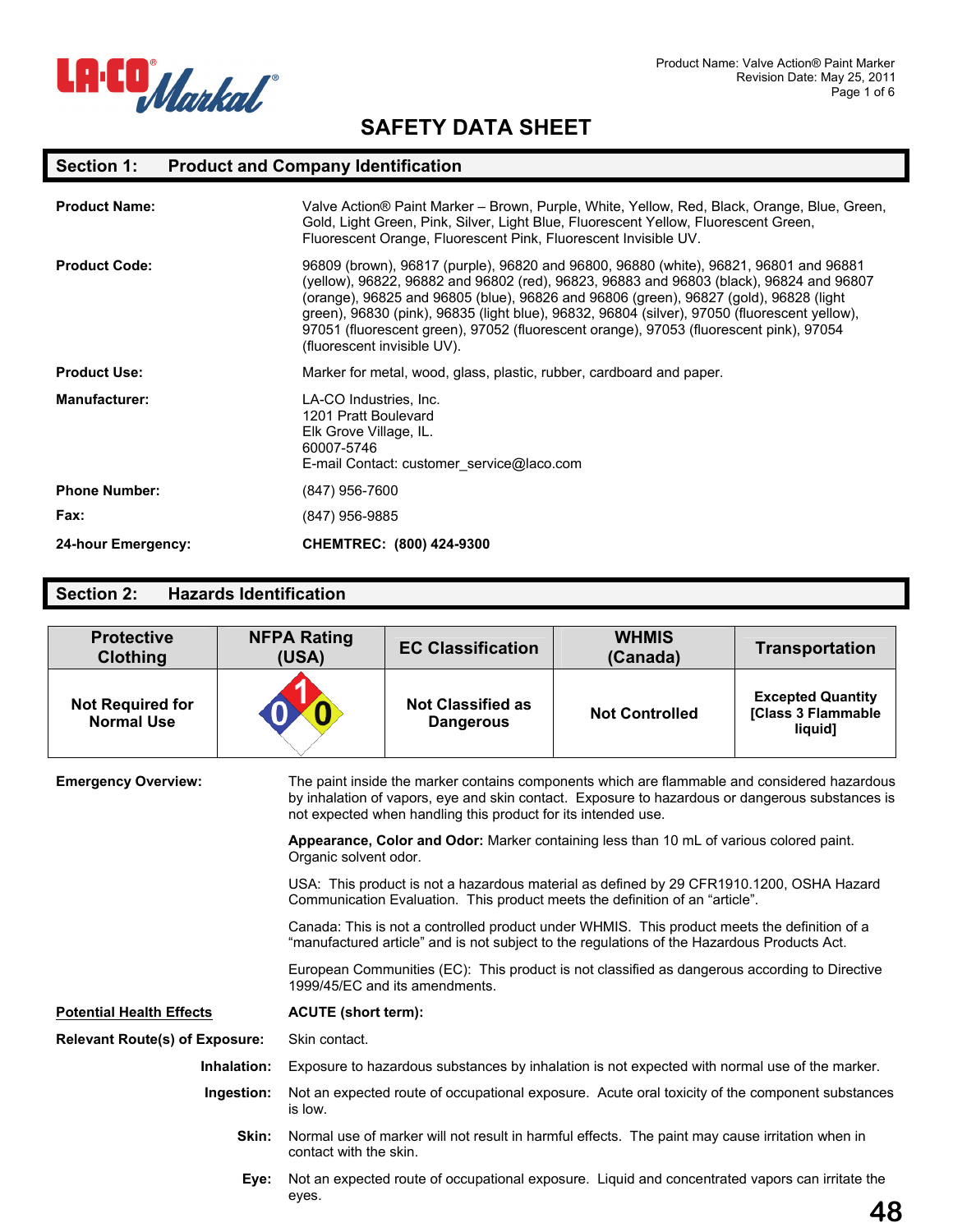

# **Section 2: Hazards Identification, continued**

|                                                      | <b>CHRONIC (long term):</b><br>Long-term health effects are not expected with normal use of the marker. Prolonged or repeated<br>contact of the paint to skin may result in defatting and drying of skin and may result in dermatitis. |
|------------------------------------------------------|----------------------------------------------------------------------------------------------------------------------------------------------------------------------------------------------------------------------------------------|
| <b>Medical Conditions Aggravated</b><br>by Exposure: | Preexisting skin disorders may be aggravated by repeated exposure to the liquid in the marker.                                                                                                                                         |
| <b>Interactions With Other</b><br><b>Chemicals:</b>  | Not available                                                                                                                                                                                                                          |
| <b>Potential Environmental Effects:</b>              | Not available                                                                                                                                                                                                                          |

| Section 3: | Composition / Information on Ingredients |  |  |  |  |
|------------|------------------------------------------|--|--|--|--|
|            |                                          |  |  |  |  |

| <b>Chemical Name</b> | <b>CAS No.</b> | <u>Wt.%</u> | <b>EINECS / ELINCS</b> | Symbol | <b>Risk Phrases</b>                                                   |
|----------------------|----------------|-------------|------------------------|--------|-----------------------------------------------------------------------|
| 1-methoxypropan-2-ol | 107-98-2       | 40 - 70     | 203-539-1              | None   | R <sub>10</sub>                                                       |
| Ethanol              | 64-17-5        | $10 - 16$   | 200-578-6              |        | R <sub>11</sub>                                                       |
| Isopropyl alcohol    | 67-63-0        | $0.5 - 2.5$ | 200-661-7              | F: Xi  | R36<br>R <sub>11</sub><br>R67<br>$\sim$<br>$\overline{\phantom{a}}$   |
| Ethyl Acetate        | 141-78-6       | $0.1 - 1.1$ | 205-500-4              | F: Xi  | R <sub>11</sub> ; R <sub>36</sub> ; R <sub>66</sub> ; R <sub>67</sub> |

See Section 16 for the full text of the R-phrases above.

| <b>Section 4:</b>    | <b>First Aid Measures</b>                                                                                                                                                 |
|----------------------|---------------------------------------------------------------------------------------------------------------------------------------------------------------------------|
| Inhalation:          | If symptoms are experienced remove source of contamination or move victim to fresh air and obtain<br>medical advice.                                                      |
| <b>Eye Contact:</b>  | No effects expected. If irritation occurs, flush contaminated eye(s) with lukewarm, gently flowing<br>water for 5 minutes. If irritation persists, obtain medical advice. |
| <b>Skin Contact:</b> | No health effects expected. If irritation does occur, flush with lukewarm, gently flowing water for 5<br>minutes. If irritation persists, obtain medical advice.          |
| Ingestion:           | If irritation or discomfort occurs, obtain medical advice immediately.                                                                                                    |

| <b>Fire Fighting Measures</b><br><b>Section 5:</b>                                                            |                                                                                                                                                                                                                                                                                                                                                  |  |  |
|---------------------------------------------------------------------------------------------------------------|--------------------------------------------------------------------------------------------------------------------------------------------------------------------------------------------------------------------------------------------------------------------------------------------------------------------------------------------------|--|--|
| <b>Flammable Properties:</b>                                                                                  | Paint contained within the markers is flammable.                                                                                                                                                                                                                                                                                                 |  |  |
| Suitable extinguishing Media:                                                                                 | For small fires, use water spray, dry chemical, carbon dioxide, or alcohol-resistant<br>foam. For large fires, use carbon dioxide, dry chemical powder, alcohol-resistant<br>foam or polymer foam. Firefighting foams are the extinguishing agent of choice for<br>most flammable liquid fires. Use water spray to cool fire-exposed containers. |  |  |
| Unsuitable extinguishing Media:                                                                               | Not available                                                                                                                                                                                                                                                                                                                                    |  |  |
| <b>Explosion Data:</b><br><b>Sensitivity to Mechanical Impact:</b><br><b>Sensitivity to Static Discharge:</b> | Not applicable<br>Not applicable                                                                                                                                                                                                                                                                                                                 |  |  |
| Specific Hazards arising from the Chemical:                                                                   | If involved in a fire, combustion may produce toxic and irritating fumes and gases.                                                                                                                                                                                                                                                              |  |  |
| <b>Protective Equipment and precautions for</b><br>firefighters:                                              | Self-contained breathing apparatus and protective clothing should be worn.<br>Remove all unprotected personnel.                                                                                                                                                                                                                                  |  |  |
| <b>NFPA</b><br>Health:<br><b>Flammability:</b><br>Instability:                                                | $\Omega$<br>0                                                                                                                                                                                                                                                                                                                                    |  |  |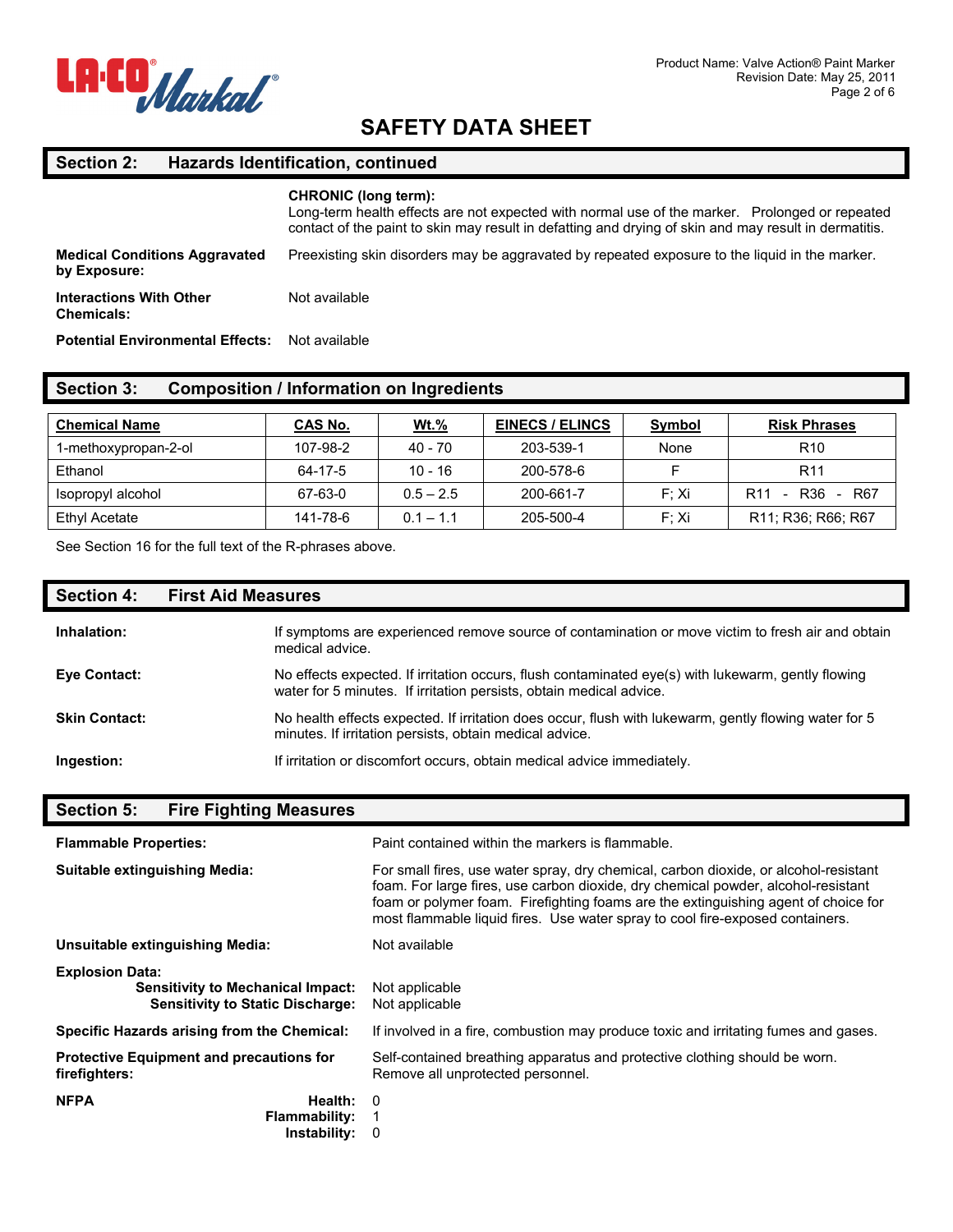

#### **Section 6: Accidental Release Measures**

| <b>Personal Precautions:</b>      | If large volumes of liquid paint are released, wear protective gloves, goggles and clothing.<br>Ventilate the area. Monitor the workplace air for harmful concentrations of vapors and take<br>appropriate precautions if concentrations in air exceed workplace exposure limits.                                                                                                                                                                       |  |
|-----------------------------------|---------------------------------------------------------------------------------------------------------------------------------------------------------------------------------------------------------------------------------------------------------------------------------------------------------------------------------------------------------------------------------------------------------------------------------------------------------|--|
| <b>Environmental Precautions:</b> | Prevent the product from entering sewers or waterways.                                                                                                                                                                                                                                                                                                                                                                                                  |  |
| <b>Methods for Containment:</b>   | If large volumes of liquid paint are released, stop the leak if it is safe to do so. Contain spilled<br>paint with earth, sand, or absorbent material which does not react with spilled material.                                                                                                                                                                                                                                                       |  |
| <b>Methods for Clean-up:</b>      | Clean up spills immediately. Shut off or extinguish all sources of ignition. Immediately soak<br>spilled material with water. Soak up spill with absorbent material which does not react with<br>spilled chemical. Put material in suitable, covered, labeled containers. Contaminated<br>absorbent material may pose the same hazards as the spilled product. Dispose of any<br>contaminated, unusable product as described in Section 13 of this SDS. |  |

| <b>Section 7:</b> | <b>Handling and Storage</b>                                                                                                                |  |
|-------------------|--------------------------------------------------------------------------------------------------------------------------------------------|--|
| Handling:         | Avoid breathing vapors. Do not use near sources of extreme heat. Keep out of reach of<br>children.                                         |  |
| Storage:          | Store in a cool, dry area, out of direct sunlight and away from heat, flames and ignition<br>sources. Keep markers closed when not in use. |  |

### **Section 8: Exposure Controls/Personal Protection**

#### **Exposure Guidelines**

Measurable airborne concentrations of the component substances, listed in Section 3, are not expected when the markers are used for their intended purpose. Consult local authorities for acceptable exposure limits.

#### **Exposure Controls**

| <b>Engineering Controls:</b>                               | Not required for normal use.                                                                                          |  |  |
|------------------------------------------------------------|-----------------------------------------------------------------------------------------------------------------------|--|--|
| <b>Personal Protection:</b><br><b>Eye/Face Protection:</b> | Not required for normal use. In case of accidental release of large quantities of paint, wear<br>goggles.             |  |  |
| <b>Skin Protection:</b>                                    | Not required for normal use. In case of accidental release of large quantities of paint, wear<br>gloves.              |  |  |
| <b>Respiratory Protection:</b>                             | Not required for normal use.                                                                                          |  |  |
| <b>General Hygiene Measures:</b>                           | Avoid breathing vapors. Do not ingest. Avoid contact of the paint to skin and eyes. Keep out<br>of reach of children. |  |  |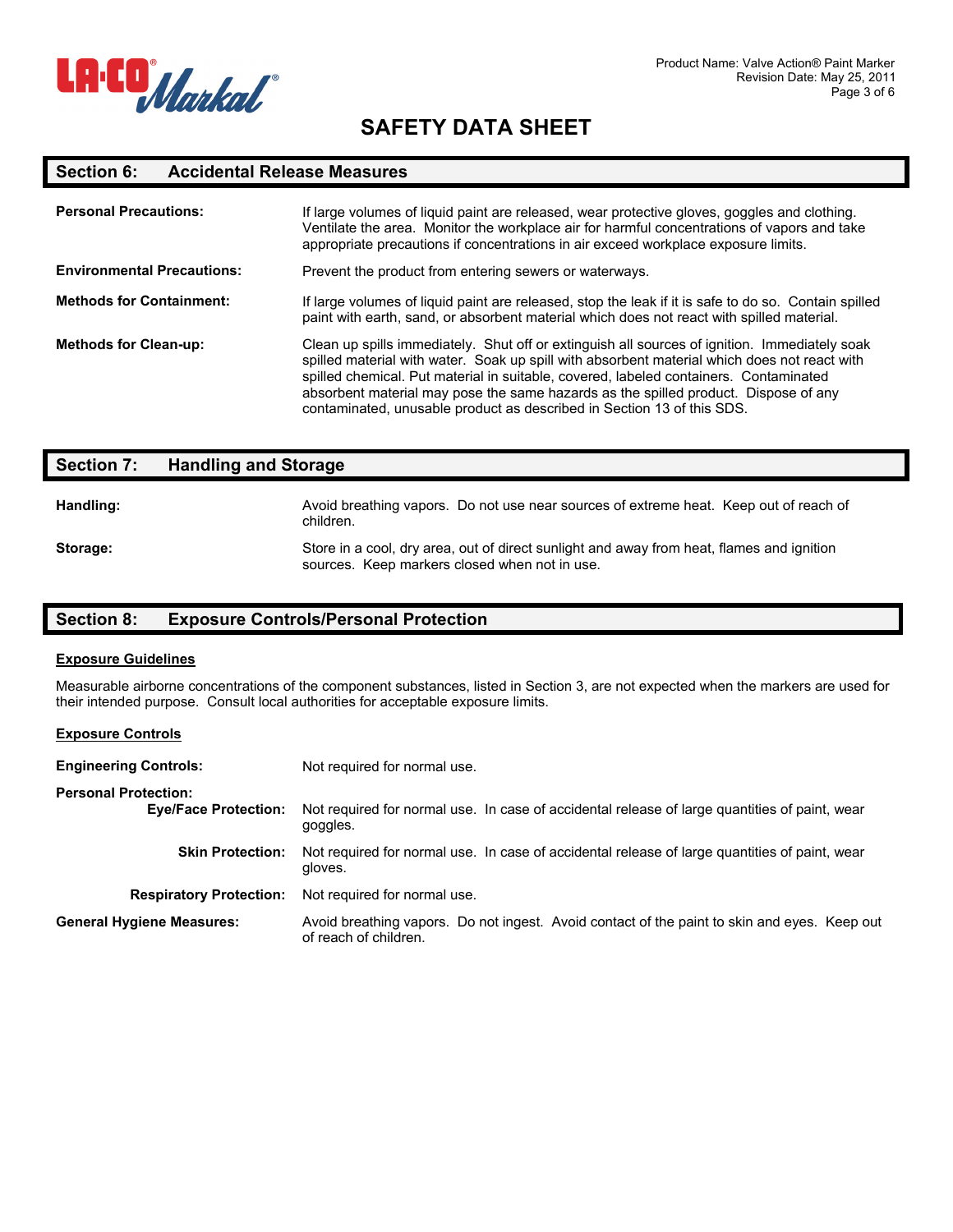

### **Section 9: Physical and Chemical Properties**

| <b>Physical State:</b>                             | Solid, containing liquid paint.                                      | <b>Flash Point &amp; method:</b>   | $31^{\circ}$ C (88 $^{\circ}$ F) setaflash for 1-                |
|----------------------------------------------------|----------------------------------------------------------------------|------------------------------------|------------------------------------------------------------------|
| Appearance, Color and<br>Odor:                     | Cylindrical marker; various colors,<br>mild odor of organic solvent. | <b>Autoignition Temperature:</b>   | methoxypropan-2-ol<br>287°C (594°F) for 1-<br>methoxypropan-2-ol |
| <b>Odor Threshold:</b>                             | Not available                                                        | <b>Flammability Limits in Air:</b> | LEL: 1.5<br>UEL: 13.74 at 151°C for 1-<br>methoxypropan-2-ol     |
| pH:                                                | Not applicable                                                       | <b>Vapor Pressure:</b>             | 11.8 for 1-methoxypropan-2-ol                                    |
| <b>Specific Gravity:</b>                           | $0.98 - 1.13$                                                        | <b>Vapor Density:</b>              | 3.12 for 1-methoxypropan-2-ol                                    |
| <b>Partition coefficient:</b><br>(n-octanol/water) | Not available                                                        | <b>Evaporation Rate:</b>           | $<$ 1                                                            |
| Solubility in water:                               | Insoluble in water                                                   | <b>Boiling Point/Range:</b>        | 120°C (248°F)<br>for 1-methoxypropan-2-ol                        |
| <b>Viscosity:</b>                                  | Not applicable                                                       | <b>Melting Point:</b>              | Not available                                                    |
| <b>Decomposition</b><br>Temperature:               | Not available                                                        | <b>VOC Content:</b>                | 50 - 60 % (w/w) for liquid paint                                 |

# **Section 10: Stability and Reactivity**

| <b>Chemical Stability:</b>                 | Stable at normal room temperature.                            |
|--------------------------------------------|---------------------------------------------------------------|
| <b>Conditions to Avoid:</b>                | Do not use in conditions of extreme heat or near open flames. |
| Incompatible Materials:                    | Incompatible with strong oxidizing agents.                    |
| <b>Hazardous Decomposition Products:</b>   | Not applicable                                                |
| <b>Possibility of Hazardous Reactions:</b> | Not applicable                                                |

#### **Section 11: Toxicological Information**

| <b>Acute Toxicity Data</b>    | Acute toxicity data is not available for the liquid paint preparations inside the markers.<br>The paint contains substances which are considered irritants by inhalation and in contact<br>with eyes and skin however, exposure to these substances by the user is not expected<br>when the marker is used for its intended purpose. |
|-------------------------------|--------------------------------------------------------------------------------------------------------------------------------------------------------------------------------------------------------------------------------------------------------------------------------------------------------------------------------------|
| <b>Other Toxicity Data</b>    |                                                                                                                                                                                                                                                                                                                                      |
| Carcinogenicity:              | Normal use of this product will not result in exposure to any component that is considered<br>a human carcinogen by IARC (International Agency for Research on Cancer), ACGIH<br>(American Conference of Governmental Industrial Hygienists, OSHA or NTP (National<br>Toxicology Program).                                           |
| Irritation:                   | Normal use of marker will not result in harmful effects. High concentrations of vapors may<br>cause irritation to the eyes. Paint may cause irritation in contact with eyes and skin.                                                                                                                                                |
| <b>Corrosivity:</b>           | Not applicable                                                                                                                                                                                                                                                                                                                       |
| Sensitization:                | Not applicable                                                                                                                                                                                                                                                                                                                       |
| <b>Neurological Effects:</b>  | Not applicable                                                                                                                                                                                                                                                                                                                       |
| <b>Genetic Effects:</b>       | Not applicable                                                                                                                                                                                                                                                                                                                       |
| <b>Reproductive Effects:</b>  | Not applicable                                                                                                                                                                                                                                                                                                                       |
| <b>Developmental Effects:</b> | Not applicable with normal use of the marker.                                                                                                                                                                                                                                                                                        |
| <b>Target Organ Effects:</b>  | Not applicable                                                                                                                                                                                                                                                                                                                       |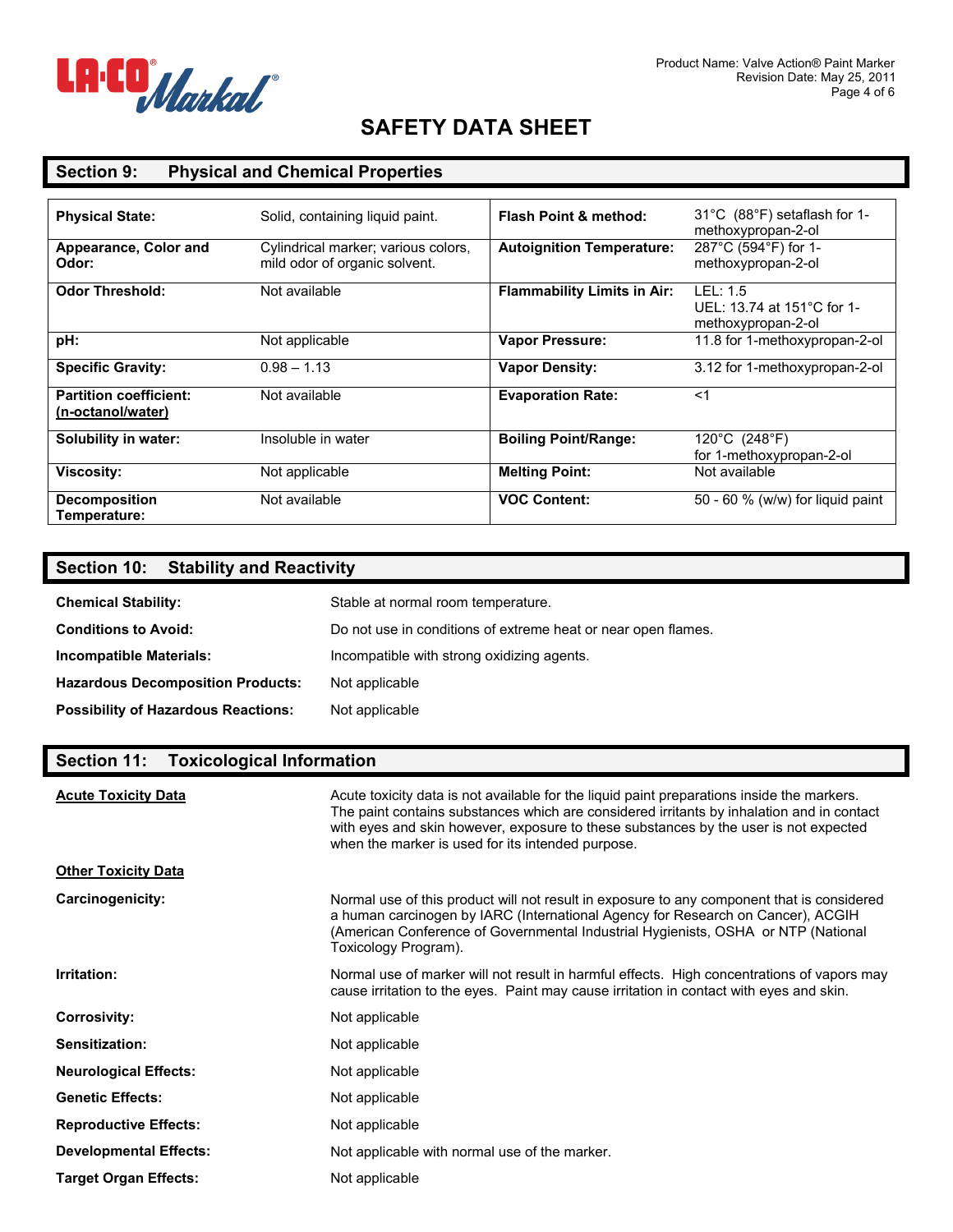

#### **Section 12: Ecological Information**

| <b>Ecotoxicity:</b>                  | Not available |
|--------------------------------------|---------------|
| <b>Persistence/Degradability:</b>    | Not available |
| <b>Bioaccumulation/Accumulation:</b> | Not available |
| <b>Mobility:</b>                     | Not available |

### **Section 13: Disposal Considerations**

| <b>Waste Disposal Method:</b> | Do NOT dump into any sewers, on the ground or into any body of water. Store material for<br>disposal as indicated in Section 7 Handling and Storage.<br>The conditions of use, storage and disposal of this product are beyond our control and may be<br>beyond our knowledge. For this and other reasons, LA-CO Industries, Inc. does not assume<br>responsibility and expressly disclaim liability for loss, damage or expense arising out of or in any<br>way connected with the handling, storage, use or disposal of this product. |
|-------------------------------|-----------------------------------------------------------------------------------------------------------------------------------------------------------------------------------------------------------------------------------------------------------------------------------------------------------------------------------------------------------------------------------------------------------------------------------------------------------------------------------------------------------------------------------------|
| USA:                          | Dispose of in accordance with local, state and federal laws and regulations.                                                                                                                                                                                                                                                                                                                                                                                                                                                            |
| Canada:                       | Dispose of in accordance with local, provincial and federal laws and regulations.                                                                                                                                                                                                                                                                                                                                                                                                                                                       |
| EC:                           | Waste must be disposed of in accordance with relevant EC Directives and national, regional and<br>local environmental control regulations. For disposal within the EC, the appropriate code<br>according to the European Waste Catalogue (EWC) should be used.                                                                                                                                                                                                                                                                          |

## **Section 14: Transport Information:**

| U.S. Hazardous Materials Regulation (DOT 49CFR):         | This product conforms to 49 CFR 173.4 for domestic highway or rail<br>transport only.<br>Conforms to 49 CFR 173.4a Excepted quantity of Class 3 Flammable<br>liquid. |
|----------------------------------------------------------|----------------------------------------------------------------------------------------------------------------------------------------------------------------------|
| <b>Canadian Transportation of Dangerous Goods (TDG):</b> | Dangerous goods in excepted quantity.                                                                                                                                |
| ADR/RID:                                                 | Dangerous goods in excepted quantity.                                                                                                                                |
| IMDG:                                                    | Dangerous goods in excepted quantity.                                                                                                                                |
| <b>Marine Pollutants:</b>                                | Not applicable                                                                                                                                                       |
| <b>ICAO/IATA:</b>                                        | Dangerous goods in excepted quantity.                                                                                                                                |

#### **Section 15: Regulatory Information**

**USA**

**TSCA Status:** All component substances are listed on the TSCA inventory.

| <b>SARA Title III</b><br>Sec. 302/304:<br>Sec: 311/312:<br>Sec. 313: | None<br>Flammable<br>None                                                                                                                                                                                                                                              |
|----------------------------------------------------------------------|------------------------------------------------------------------------------------------------------------------------------------------------------------------------------------------------------------------------------------------------------------------------|
| CERCLA RQ:<br><b>California Prop 65:</b>                             | Not applicable<br>Not applicable                                                                                                                                                                                                                                       |
| <b>State Right-to-Know Lists:</b>                                    | 1-methoxypropan-2-ol can be found on the following state right to know lists: California.<br>New Jersey, Pennsylvania, Minnesota, Massachusetts.<br>Ethyl Acetate can be found on the following state right to know lists: Massachusetts, New<br>Jersey, Pennsylvania. |

Titanium dioxide can be found on the following state right to know lists: New Jersey, Pennsylvania, Massachusetts.